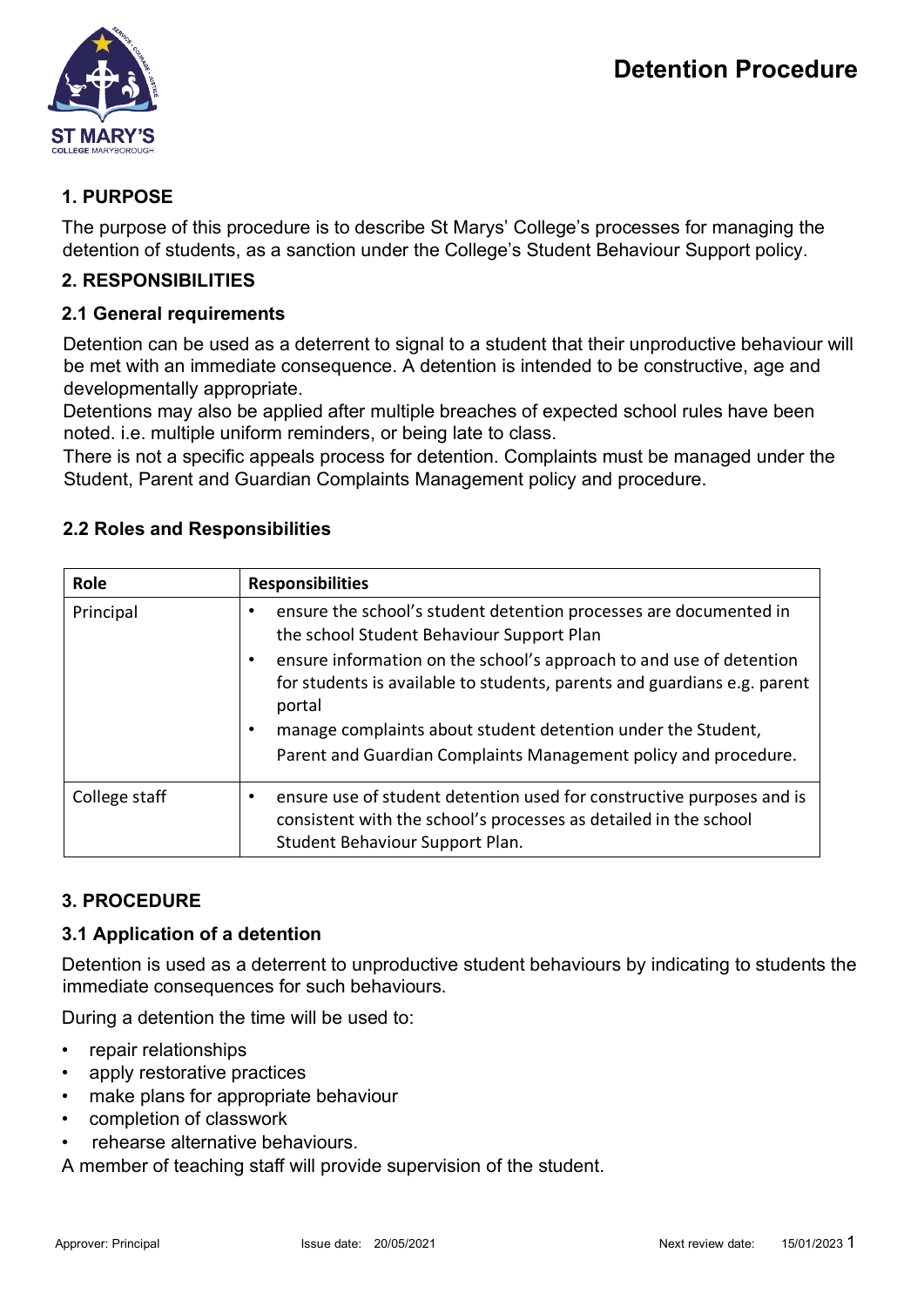### **3.2 Detention Protocols**

St Mary's College applies the following when determining student detentions:

- a detention may only be sanctioned by a member of the leadership team in consultation with the member of staff who has nominated a student for that detention
- the location of the detention is to be appropriate and observable.
- the period of time for a detention needs to reflect the student's age and developmental stage and the type of response required for the unproductive behaviour
- If the detention is to be served outside of school hours, families are informed and an agreed time will be negotiated to ensure safe transport home.
- the student's safety and wellbeing needs are addressed, and the student is given appropriate access to food, drink and toileting facilities.
- detention is not an ongoing method of behaviour support.
- students with multiple detentions are to be referred for behaviour supports.
- data should be collected by the school to inform decision-making.

### **4. PERFORMANCE**

A detailed review is required every 2 years with a high-level check performed annually.

### **5. REFERENCES AND DEFINITIONS**

### **5.1 References**

- Disability Discrimination Act 1992
- Education (General Provisions) Act 2006 Qld
- Anti-Discrimination Act 1991 Qld
- Student Behaviour Support Policy
- Student Wellbeing Policy
- Student Diversity and Inclusion policy
- Student Protection processes
- Suspension procedure
- Exclusion procedure
- Negotiated Change of School procedure
- Child and Youth Risk Management Strategy.

### **5.2 Definitions**